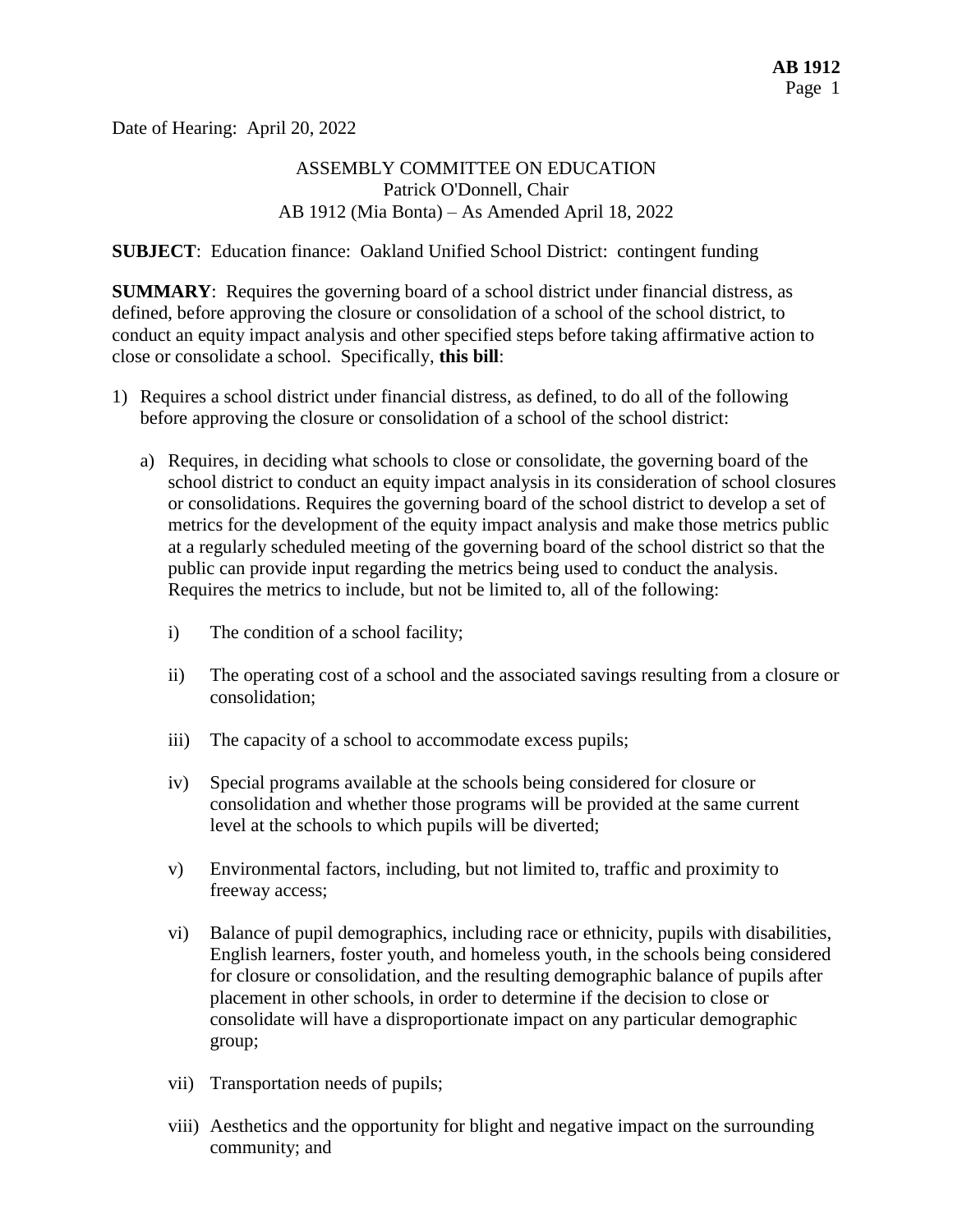- ix) Impact on feeder school attendance patterns with the closure of any particular school and whether the closure will attenuate attendance at other schools or specialized programs as a result.
- 2) Requires the governing board of the school district to provide its recommendations regarding school closures and consolidations to the public at a regularly scheduled meeting, share how it prepared its list, and include, at a minimum, all of the following information:
	- a) Factors used to identify the list of school closures or consolidations;
	- b) Equity impact analysis findings for each school closure or consolidation;
	- c) Plan for the use of the schools proposed for closure or consolidation once it becomes a vacated facility;
	- d) Criteria used to assign displaced pupils to other schoolsites, or a description of the process of reassignment that will be used by the school district; and
	- e) Options and timeline for transitioning pupils to their new schools, including improving safe routes to schools and home-to-school transportation needs.
- 3) Requires the governing board of the school district to review and consider the feedback presented at the public meeting and make its decision on any school closures or consolidations at a subsequently scheduled regular meeting.
- 4) Requires at the subsequent regularly scheduled meeting, the governing board of the school district to present its final recommendation for school closures or consolidations, which must include a review of how public input was incorporated into the final recommendation.
- 5) Requires the final recommendation for school closures or consolidations to not contradict the findings of the equity impact analysis.
- 6) Requires any affirmative action by the governing board of the school district to implement a school closure or consolidation to be made only after it adopts a resolution concluding that the community engagement process has been completed.
- 7) Requires, upon an affirmative action by the governing board of the school district to implement a school closure or consolidation, the school district to provide information to parents and pupils in multiple formats, including, but not limited to, email and paper notifications.
- 8) Requires notifications to parents to be translated into their primary language pursuant to existing law. Requires the information to include all of the following:
	- a) The date of the approved closure or consolidation;
	- b) The pupil's new school assignment, as applicable;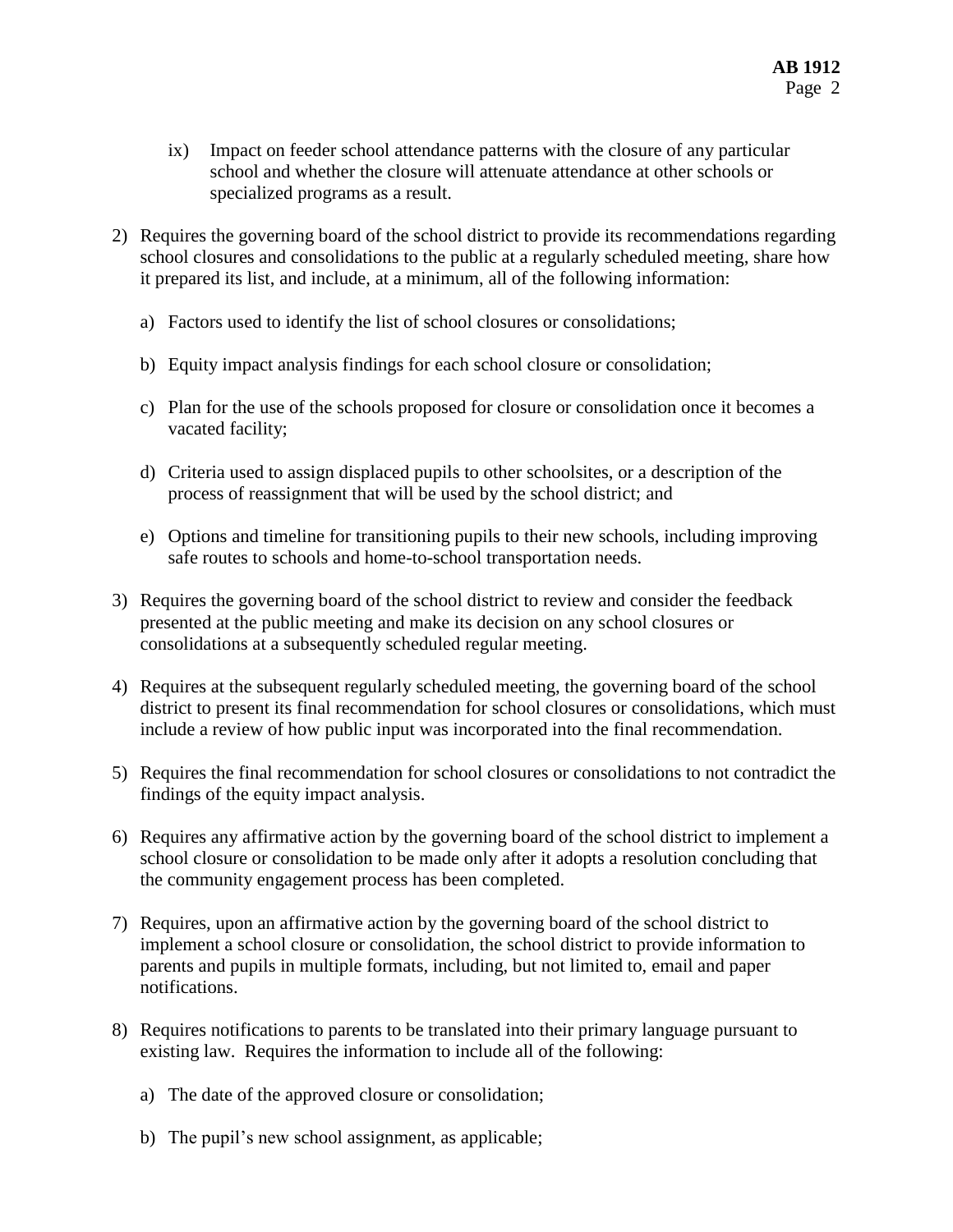- c) School district resources for pupils and parents to support the pupil's transition; and
- d) School district contacts for additional information.
- 9) Requires, for any proposed school closures or consolidations that are to take effect for the 2022–23 school year, and for which the governing board of the school district has not made a final determination as of the effective date of the act, the requirements of this section to apply.
- 10) Defines "financial distress" to mean a school district with an emergency apportionment, an appointed trustee, or an appointed administrator. A "governing board of a school district" includes an appointed trustee, or an appointed administrator.
- 11) Clarifies that the requirements do not apply to a school district's closure of a school due solely to the unsafe condition of the school's facilities.
- 12) States that this act is an urgency statute necessary for the immediate preservation of the public peace, health, or safety within the meaning of Article IV of the California Constitution and shall go into immediate effect. The facts constituting the necessity are: in order to mitigate, as soon as possible, the impacts of declining enrollment and chronic absenteeism, due to both long-term demographic trends and the COVID-19 pandemic, which will result in the closure of schools, it is necessary for this act to take effect immediately.

## **EXISTING LAW**:

- 1) Requires OUSD, by March 1, 2019, in collaboration with the concurrence of the Alameda County Superintendent of Schools and the County Office Fiscal Crisis and Management Assistance Team (COFCMAT) to:
	- a) Update or develop short- and long-term financial plans based on reasonable and accurate assumptions and current and past year expenditure data; and
	- b) Review and update school district facilities construction plans to ensure that costs are reasonable, accurate, and align with long-term financial plans for fiscal solvency.
- 2) Appropriates to the OUSD, beginning with the 2019-20 fiscal year, if the school district complies with terms:
	- a) For the 2019–20 fiscal year, up to 75% of the school district's projected operating deficit, as determined by the COFCMAT, with concurrence with the Department of Finance (DOF);
	- b) For the 2020–21 fiscal year, up to 50% of the school district's projected operating deficit, as determined by the COFMAT, with concurrence with the DOF; and
	- c) For the 2021–22 fiscal year, up to 25% of the school district's projected operating deficit, as determined by the COFMAT, with concurrence with the Department of Finance.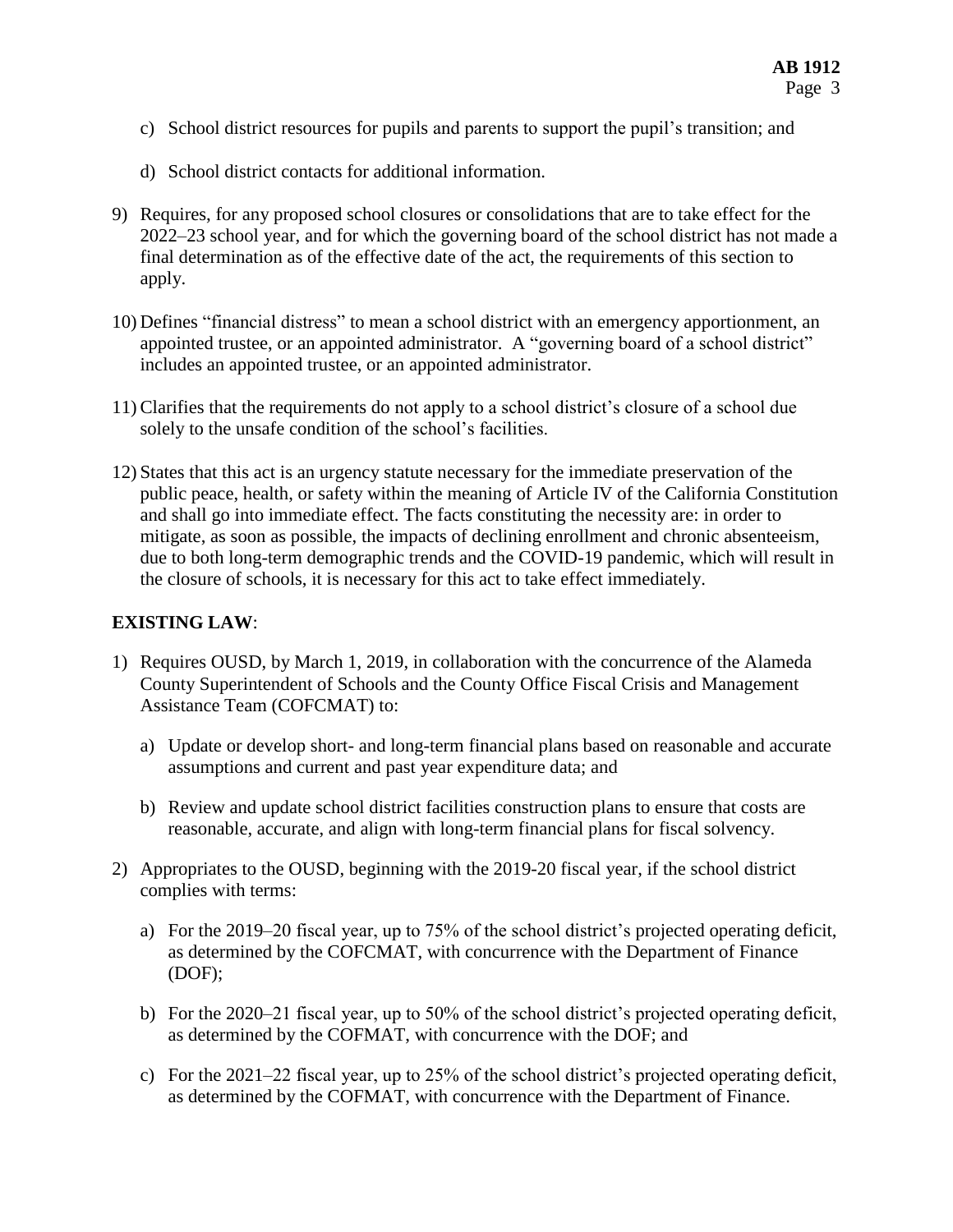- 3) Requires the disbursement of funds to be contingent on the OUSD's completion of activities specified in the prior year Budget Act to improve the school district's fiscal solvency. These activities may include, but are not limited to, all of the following:
	- a) Completion of comprehensive operational reviews that compare the needs of the school district with similar school districts and provide data and recommendations regarding changes the school district can make to achieve fiscal sustainability;
	- b) Adoption and implementation of necessary budgetary solutions, including the consolidation of school sites;
	- c) Completion and implementation of multiyear, fiscally solvent budgets and budget plans;
	- d) Qualification for positive budget certification, as specified;
	- e) Sale or lease of surplus property;
	- f) Growth and maintenance of budgetary reserves; and
	- g) Approval of school district budgets by the Alameda County Superintendent of Schools. (Education Code (EC) 42160)
- 4) Establishes the Fiscal Crisis and Management Assistance Team (FCMAT). Authorizes that FCMAT may be invited into a COE, school district, charter school or community college to provide management assistance related to the fiscal health of the local educational agency (LEA). Authorizes FCMAT to also be assigned by the Superintendent of Public Instruction (SPI), a county superintendent of schools, the California Community Colleges Board of Governors or the state Legislature to provide assistance with a fiscal crisis or management challenges.
- 5) Requires LEAs to file two reports during a fiscal year (interim reports) on the status of the LEA's financial health. Requires county superintendents to report to the SPI and the State Controller the positive, qualified, or negative budget certification for all districts in their county within 75 days after the close of the reporting period.
- 6) Authorizes the county superintendent to disapprove a school district's budget, or to declare a school district in jeopardy of being unable to meet its financial obligations through a qualified or negative certification at interim financial reporting periods or at any time during the year.

**FISCAL EFFECT**: If the Commission on State Mandates determines that this act contains costs mandated by the state, reimbursement to local agencies and school districts for those costs shall be made pursuant to Part 7 (commencing with Section 17500) of Division 4 of Title 2 of the Government Code.

# **COMMENTS**:

*Key provisions of the bill.* Any school district in financial distress with an emergency apportionment, an appointed trustee, or an appointed administrator, before approving the closure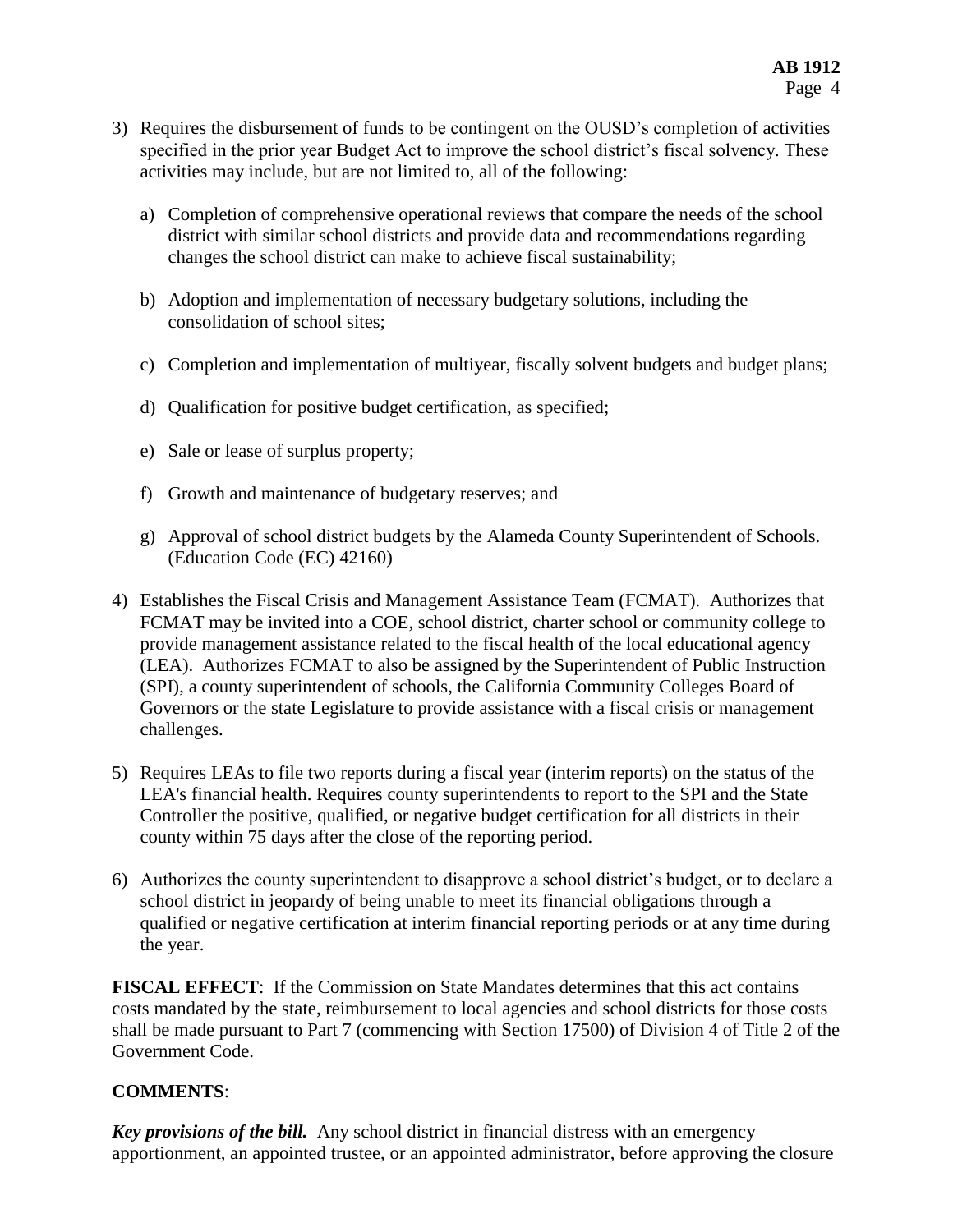or consolidation of a school, to conduct an equity impact analysis in its consideration of school closures or consolidations. The governing board (or appointed trustee) would be required to develop a set of metrics to measure the potential impact of a closure or consolidation on the school community, and to make those metrics public at a regularly scheduled school board meeting in order for the public to provide input. Further, the governing board would be required to present the findings of the analysis at a future board meeting, which would include a review of how public input was incorporated into the final recommendation. Additionally, this bill would prohibit the final recommendation for school closures or consolidations from contradicting the findings of the analysis. Finally, upon an affirmative action by the governing board to implement a school closure or consolidation, requires the school district to provide information to parents regarding implementation timelines, new school assignments, and resources to support pupils' transition.

In February, the governing board of the OUSD made a final determination to close, consolidate or change the grade level offerings at several schools, described below, at the end of the 2021- 22, and the 2022-23, school years. This bill would require, "For any proposed school closures or consolidations that are to take effect for the 2022–23 school year, and for which the governing board of the school district has not made a final determination as of the effective date of the act adding this section, the requirements of this section shall apply." Therefore, as written, this bill will not apply to the OUSD schools for which the governing board has already made a final determination.

*Need for the bill.* According to the author, "I recognize that deciding to close a school is not easy. It is an emotional decision impacting community members, teachers, students and their families. School closures affect more than its students' education. It changes the landscape of a community. If not done transparently with community engagement, there is mistrust in the process. If the decisions are made without an equity lens, the results can be catastrophic for communities of color and student populations struggling to achieve academic success. While these decisions should be made about a year before the planned school closure, the status of a district's financial situation may lead to it making precipitous decisions. Such was the experience in my district with decisions made by the Oakland Unified School District earlier this year. Feeling the pressure to take action on school closure and consolidation in order to access money promised to the district in the 2021-22 budget, OUSD voted to close schools with very little notification to, or engagement from, the community. This was despite the schools identified for closure were concentrated in one portion of Oakland and would have a disproportionate impact on Oakland's African American community . In an effort to avoid another district in extreme financial distress from taking precipitous action in closing schools, AB 1912 directs school districts to do an equity impact analysis. This equity impact analysis will require a school district to develop a set of metrics that include accounting for special programs available at schools, the balance of pupil demographics and opportunity for blight. Further, AB 1912 creates opportunity for community engagement and participation."

*Oakland Unified School District overview.* The OUSD is located in the Bay Area of Northern California, and includes:

 $\bullet$  34,566 students (45% Latino, 21.5% African American, 11.2% Asian, 11.2% white, 6.5% two or more races, 2.7% not reported, 1% Pacific Islander, 0.6% Filipino, 0.2% African American)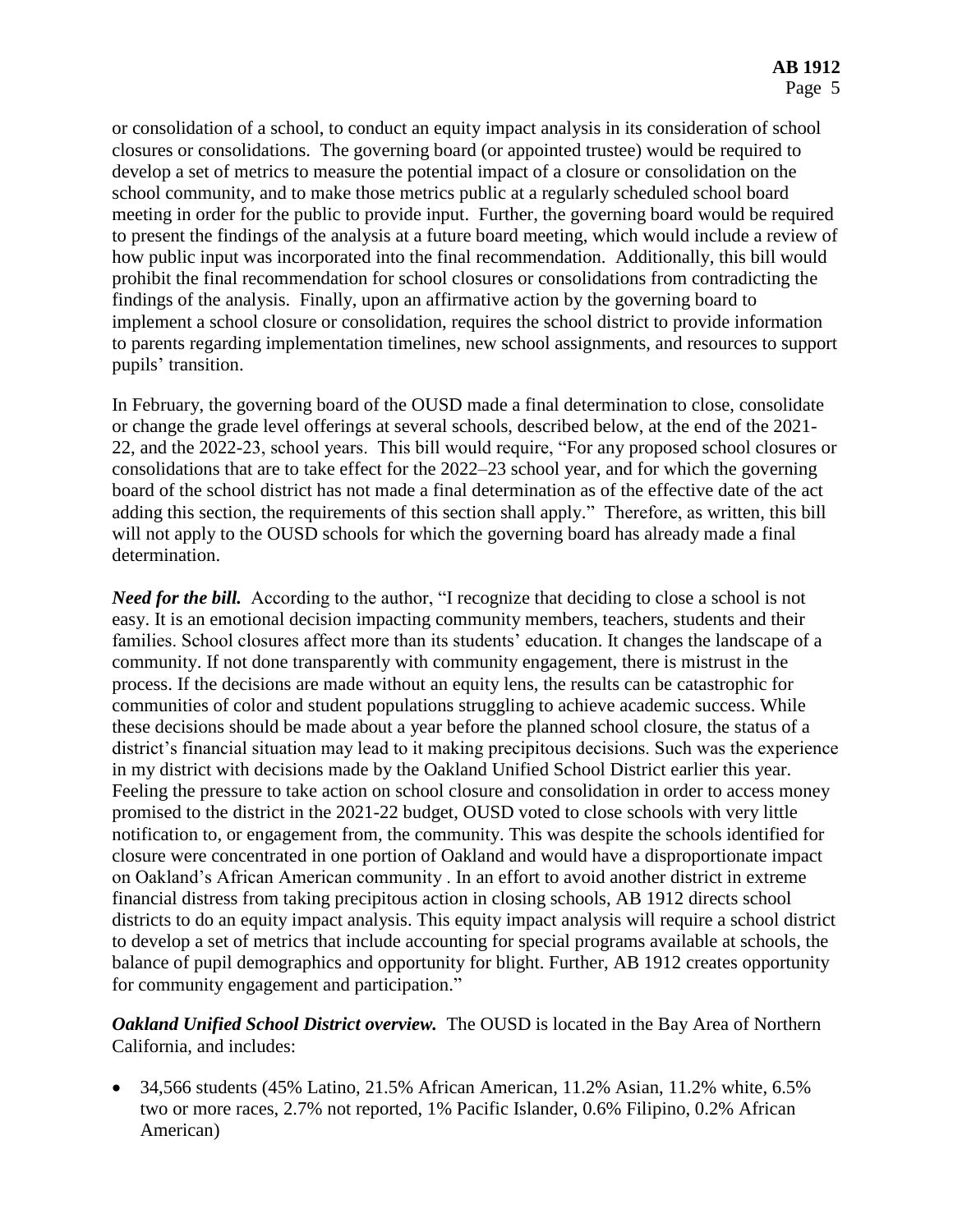- 80 district-run schools/programs (46 elementary schools, 5 grade K-8 schools, 10 middle schools, 3 grade 6-12 schools, 1 grade 6-12 alternative school, 7 high schools, 1 high school alternative, 1 independent study program).
- Just over 50% of the district's students speak a foreign language at home.
- Eligibility for free and reduced-price meals is 71.9%.
- The district's unduplicated pupil percentage is 76.7%.



Source: OUSD

*Emergency appropriation, loan status and payment terms.* In 2003, OUSD was unable to meet its financial obligations without the assistance of the state of California. Senate Bill 39 (Chapter 14, Statutes of 2003) authorized a \$100 million cash flow loan for the district. Consistent with practice, SB 39 directed that the SPI)assume all of the rights, duties, and powers of the district's governing board. Full rights, duties and powers of the governing board were reinstated on June 28, 2009, and at that time, a state trustee was appointed to provide specific oversight of OUSD's continued recovery. The state trustee has stay and rescind authority over actions by the governing board.

According to FCMAT, in 2006, a portion of the state loan was refinanced by the sale of California Infrastructure Economic Development Bank (I-Bank) bonds of \$59.6 million (principal and accrued interest). After the refinancing, the state general fund portion of the loan was \$35 million. The California Department of Education (CDE) reports that as of July 1, 2021, the district owes \$17.5 million. The payment schedule for the I-Bank portion of the state loan is monthly, July through January, totaling approximately \$3.8 million annually through January 2023. The annual payment on the state general fund portion of the state loan is approximately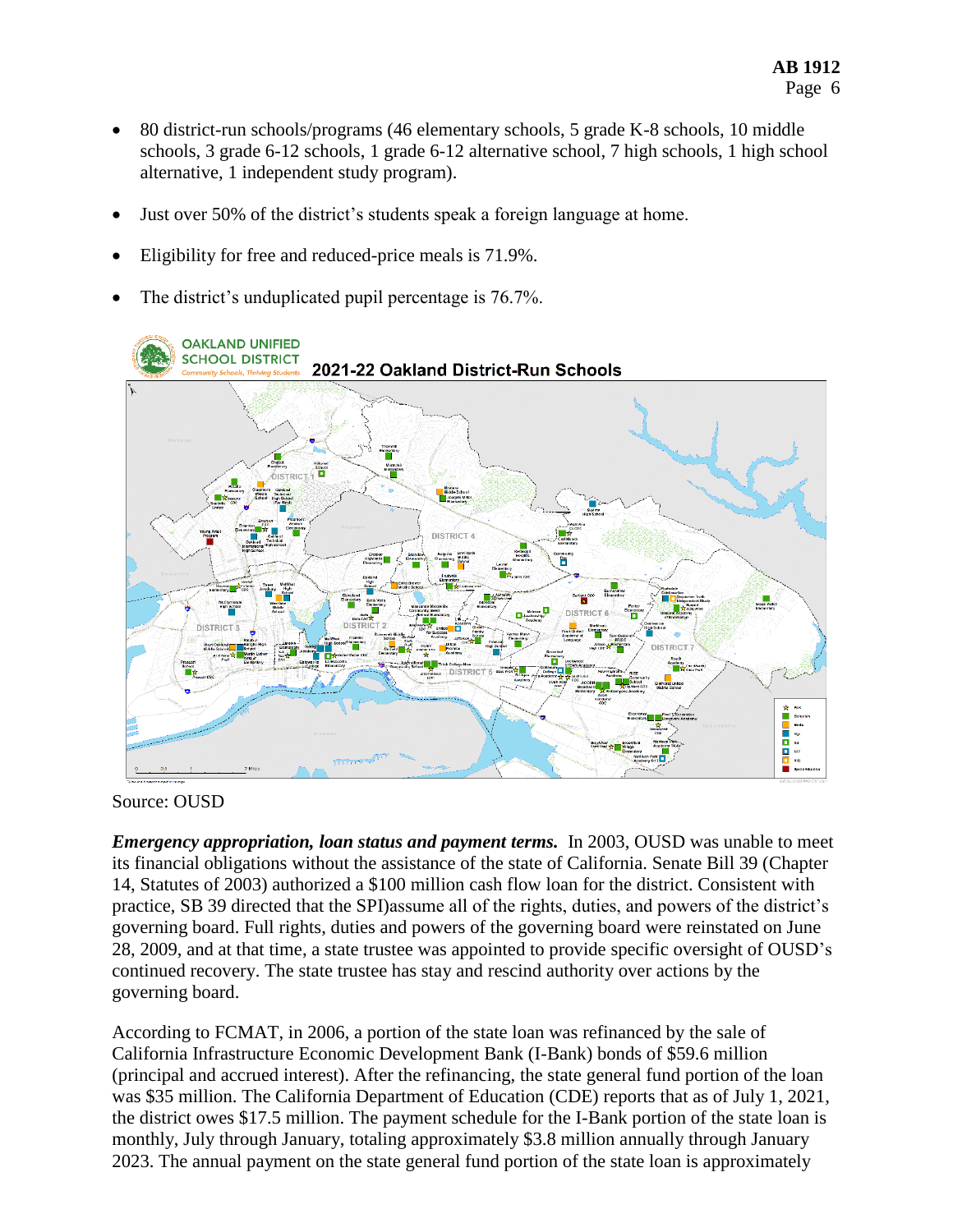\$2.1 million, due in June 2022 through June 2026. Payments are made through a State Controller's Office intercept of the district's monthly principal apportionment.

The state subsidizes the interest payments on the I-Bank portion of the loan by approximately \$1.7 million per year pursuant to Education Code Section 41329.57(a)(1), which establishes that the effective costs of the I-Bank financing provided to the district shall be equal to the cost of the original state general fund emergency loan.

*Small Schools Initiative in OUSD.* According to a 2009 evaluation of the OUSD New Small Schools Initiative by The School Redesign Network at Stanford University:

In 1997, community organizations in Oakland began organizing for smaller and better schools. Much of the initial focus was centered on reducing the disparities between schools in the Oakland hills and more crowded campuses in the city's lower-income "flatlands" neighborhoods. In May 2000, the OUSD Board of Education unanimously passed the New Small Autonomous Schools District Policy. Autonomous in this context refers to policies that give the school control over curriculum, instruction, and assessment decisions consistent with California state and district standards. Schools also were given increased authority over their budgets to reallocate funds based on local needs and priorities. In the mid-2000s, the Bill and Melinda Gates Foundation granted millions to the OUSD to expand the small schools initiative. By 2007-08, the district had opened 49 new small schools and closed three because of low enrollment and other problems, and one became a charter school, leaving 45 new small schools being operated by OUSD. The results of the evaluation, over the period of 2003-04 to 2007-08, included:

- New small schools were, on average, more productive and student achievement levels were higher than older schools at the elementary and high school levels.
- New small middle schools were, on average, about equally academically productive as older middle schools in English language arts, and less productive in mathematics. However, two-thirds of new small middle schools had only 2 years of data at the time of this study, suggesting that these schools were in the early stages of becoming more academically productive.
- New schools become more effective and productive as they mature.
- New schools helped increase student achievement and contributed to the district's overall academic productivity.

Many of the small schools remain operational in today OUSD, despite a decline in overall enrollment.

*Increase in charter school enrollment.* OUSD student enrollment in charter schools has increased steadily over the last decade. Total district enrollment has dropped during the pandemic, but charter school enrollment has remained at about 27%, as displayed in the table, below.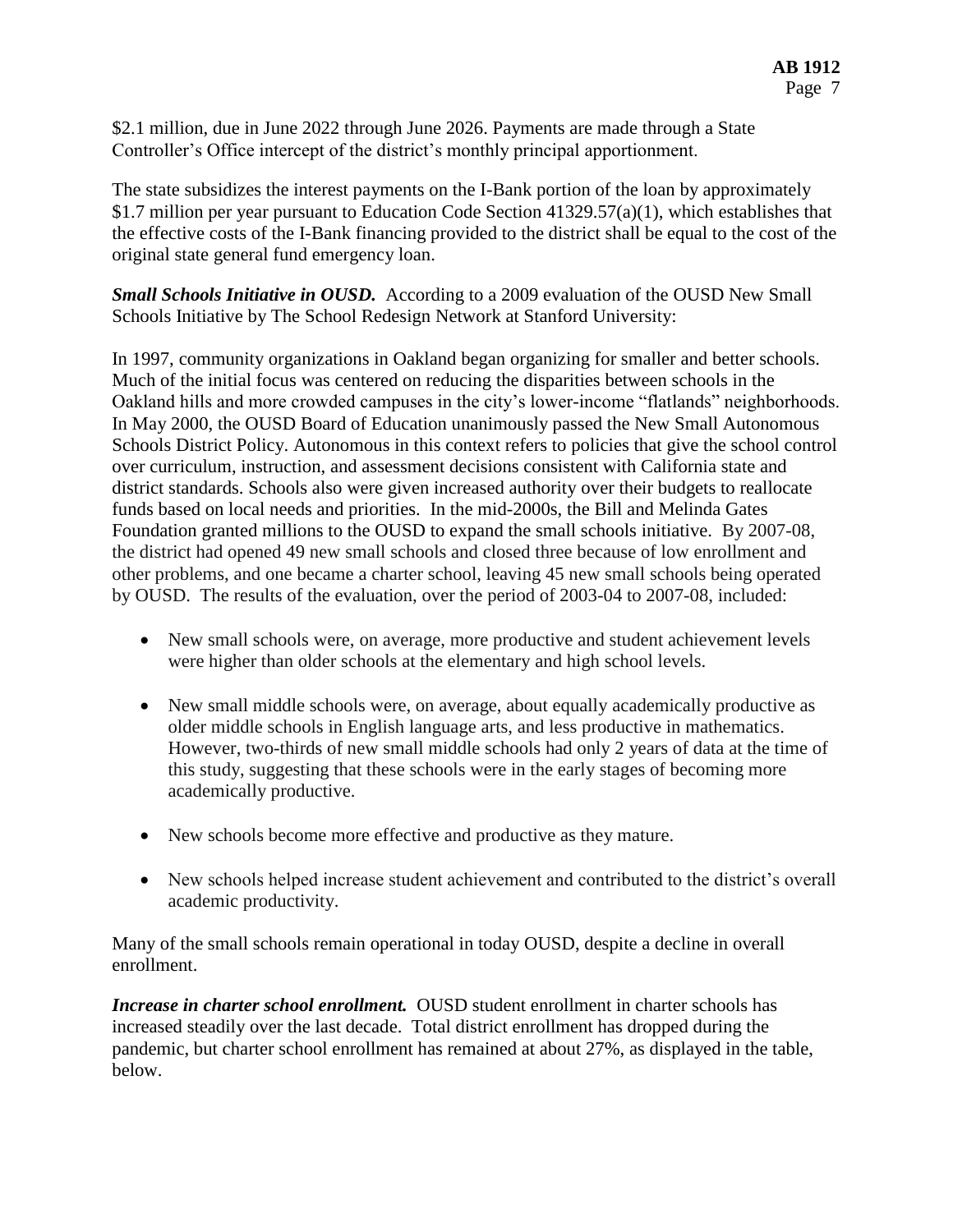| <b>Academic Year</b> | <b>Charter</b><br><b>School</b> | <b>Non-Charter</b><br><b>School</b> | <b>Total</b><br><b>Enrollment</b> |
|----------------------|---------------------------------|-------------------------------------|-----------------------------------|
|                      | <b>Enrollment</b>               | <b>Enrollment</b>                   |                                   |
| 2020-21              | 27.1%                           | 72.9%                               | 48,704                            |
| 2019-20              | 27.1%                           | 72.9%                               | 49,588                            |
| 2018-19              | 27.2%                           | 72.8%                               | 50,202                            |
| 2017-18              | 26.1%                           | 73.9%                               | 50,231                            |
| 2016-17              | 26.0%                           | 74.0%                               | 49,760                            |
| 2015-16              | 24.4%                           | 75.6%                               | 49,098                            |
| 2014-15              | 22.8%                           | 77.2%                               | 48,077                            |
| $\cap$<br>$\sim$     |                                 |                                     |                                   |

OUSD Enrollment Multi-Year Summary for Charter and Non-Charter Schools

Source: CDE

*Alameda County Grand Jury Final Report.* In 2017, after a 9-month investigation, the Alameda County Grand Jury issued the report, *Oakland Unified School District: Hard Choices Needed to Prevent Insolvency*. According to the report, OUSD has been in "financial peril" for more than 15 years, often operating with a budget deficit. Among the underlying issues responsible for the district's continuing financial crisis, the report highlights the repeated calls from outside experts to consolidate schools in order to save money and improve performance, and the seemingly counterintuitive decisions made by OUSD in the 2017-18 school year to open two new schools, one serving 53 students, and the other 125 students. The Grand Jury reported three system-wide failures of the school district:

- Hiring and programs spending that is made outside of budgetary control;
- Operating nearly double the number of schools that can be justified by enrollment numbers; and
- No accountability, lack of trust, and high teacher and administration turnover.

*Citywide Plan.* Over the last several years, the leadership at OUSD has engaged the governing board and the community to develop a *Blueprint for Quality Schools*, which includes the *Citywide Plan*. According to the OUSD, "Currently, many of our schools are under-enrolled, located in areas where few students live, or both. OUSD operates too many district-run schools for the number of students we serve. Having too many schools with low enrollment prevents us from reaching the future we want for Oakland. Simply put, we are spreading our resources too thin. Maintaining the status quo will not improve outcomes for our students. Additionally, charter schools have played a role in educating Oakland's students for the past 20 years and now serve nearly 30% of Oakland public school students at 45 charter schools. The District must work together with charter schools to make every public school option a quality option."

*Recent state actions related to OUSD's budget deficit.* In late 2017, OUSD petitioned the DOF to defer its remaining current and budget year payments on the outstanding state loan originally authorized in 2003. As a result, the Alameda COE and FCMAT entered into a study agreement for FCMAT to provide on-site technical assistance to OUSD including a review of the district's 2017-18 budget and development of a general fund multiyear financial projection. The resulting FCMAT reports concluded that the district would have a positive general fund balance and cash flow position by June 30, 2018 if recommended actions were taken, and made recommendations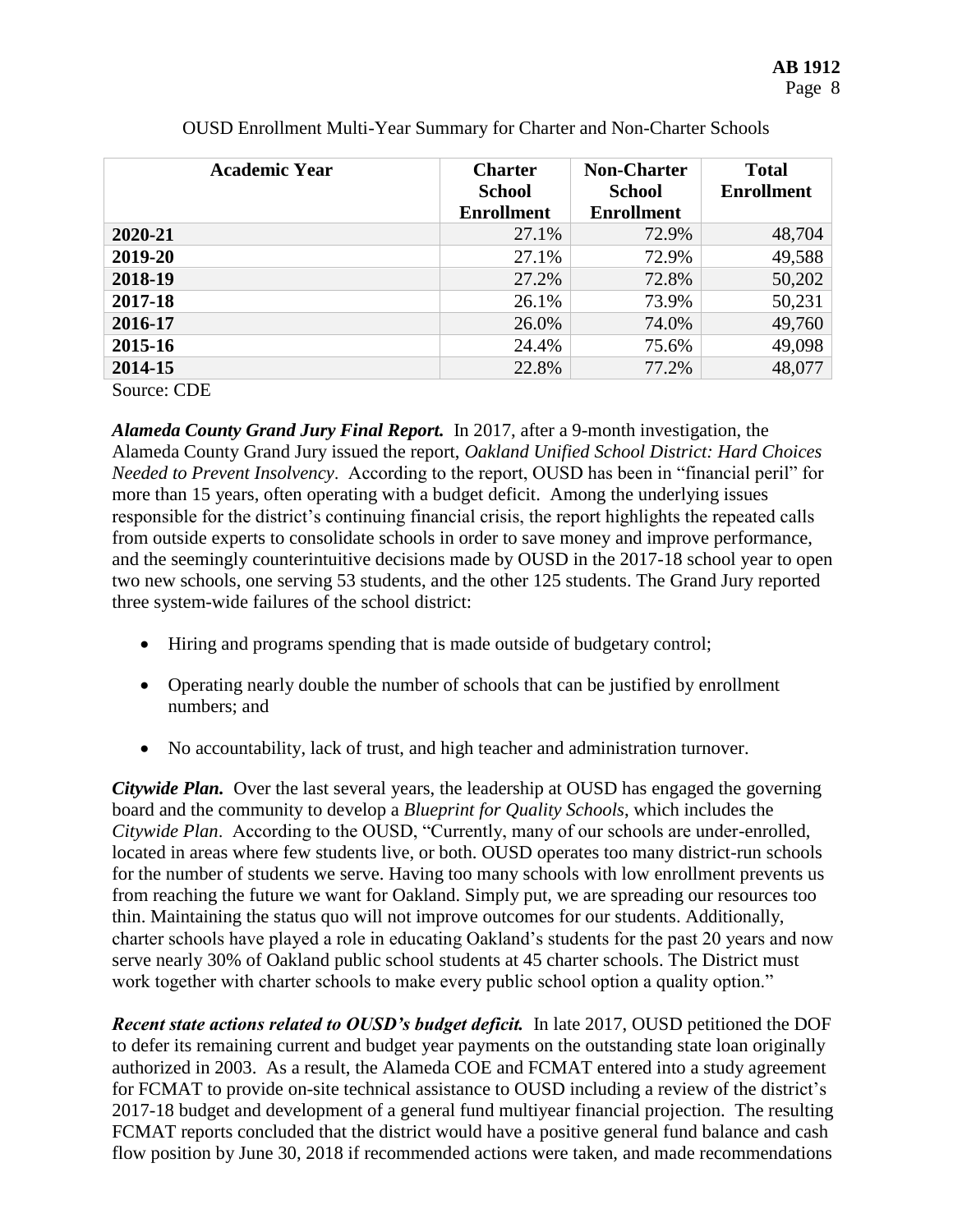that would lessen the district's risk of potential insolvency. Despite these reports and recommendations from FCMAT, and the adoption of a OUSD 2018-19 budget, the 2018-19 first interim budget multiyear projections showed deficit spending. The Alameda COE performed a review and analysis of the first interim budget and changed the district's certification status from positive to qualified, indicating that the district may not meet its financial obligations for the current and two subsequent years.

The budget trailer bill to the 2018-19 California budget, AB 1840 (Committee on Budget), Chapter 426, Statutes of 2018, provides for 1) several changes in the oversight of fiscally distressed districts, and 2) sets forth specific requirements for the OUSD in exchange for providing financial resources under certain circumstances. Changes were made related to how fiscally insolvent districts are administered once an emergency appropriation has been made, shifting the former state-centric system to be more consistent with the principles of local control by empowering county superintendents of schools to support fiscally distressed districts, and assigning new responsibilities to FCMAT associated with the process. Those requirements include updating or developing short- and long-term financial plans based on reasonable and accurate assumptions and current and past year expenditure data, and review and update school district facilities construction plans to ensure that costs are reasonable, accurate, and align with long-term financial plans for fiscal solvency.

AB 89 (Committee on Budget), Chapter 7, Statutes of 2020, provided that the disbursement of funds must be contingent on OUSD's completion of the following: 1) the required annual audit from the preceding year, and 2) affirmative board action to update or develop short- and longterm financial plans based on best practices and reasonable and accurate assumptions. *The Committee may wish to consider* that the requirement for OUSD to take affirmative action to continue planning for, and timely implementation of, a school facility closure and consolidate plan was excluded on a one-time basis in recognition of the acute crisis and potential impacts of the COVID-19 pandemic on the district and community.

The Budget Act of 2021 (AB 128 (Committee on Budget), Chapter 21, Statutes of 2021) requires the disbursement of funds originally authorized in 2018 to be contingent on OUSD's completion of: 1) affirmative board action to continue planning for, and timely implementation of, a school and facility closure and consolidation plan that supports the sale or lease of surplus property; 2) affirmative board action to continue to update or develop short- and long-term financial plans based on best practices and reasonable and accurate assumptions; and 3) completion of on-time audits. *The Committee may wish to consider* that the provision related to school facilities was reinstated.

# *Recent letter from FCMAT to Legislature shows progress toward budget stabilization in OUSD slowing or regressing.* A January 4, 2022 letter from FCMAT to DOF and Legislature stated,

While Oakland USD had previously shown progress regarding budget stabilization and planning, much has changed since the start of the 2020-21 fiscal year. The progress made on several benchmarks has slowed or even regressed. Regarding the management and planning of financial resources, FCMAT aligns its observations with that of the county trustee, which place the district into one or more of the following categories: 1) the governing board refuses to make the hard decisions associated with resource allocations and/or reductions, 2) the governing board makes the hard decision associated with resource allocations and/or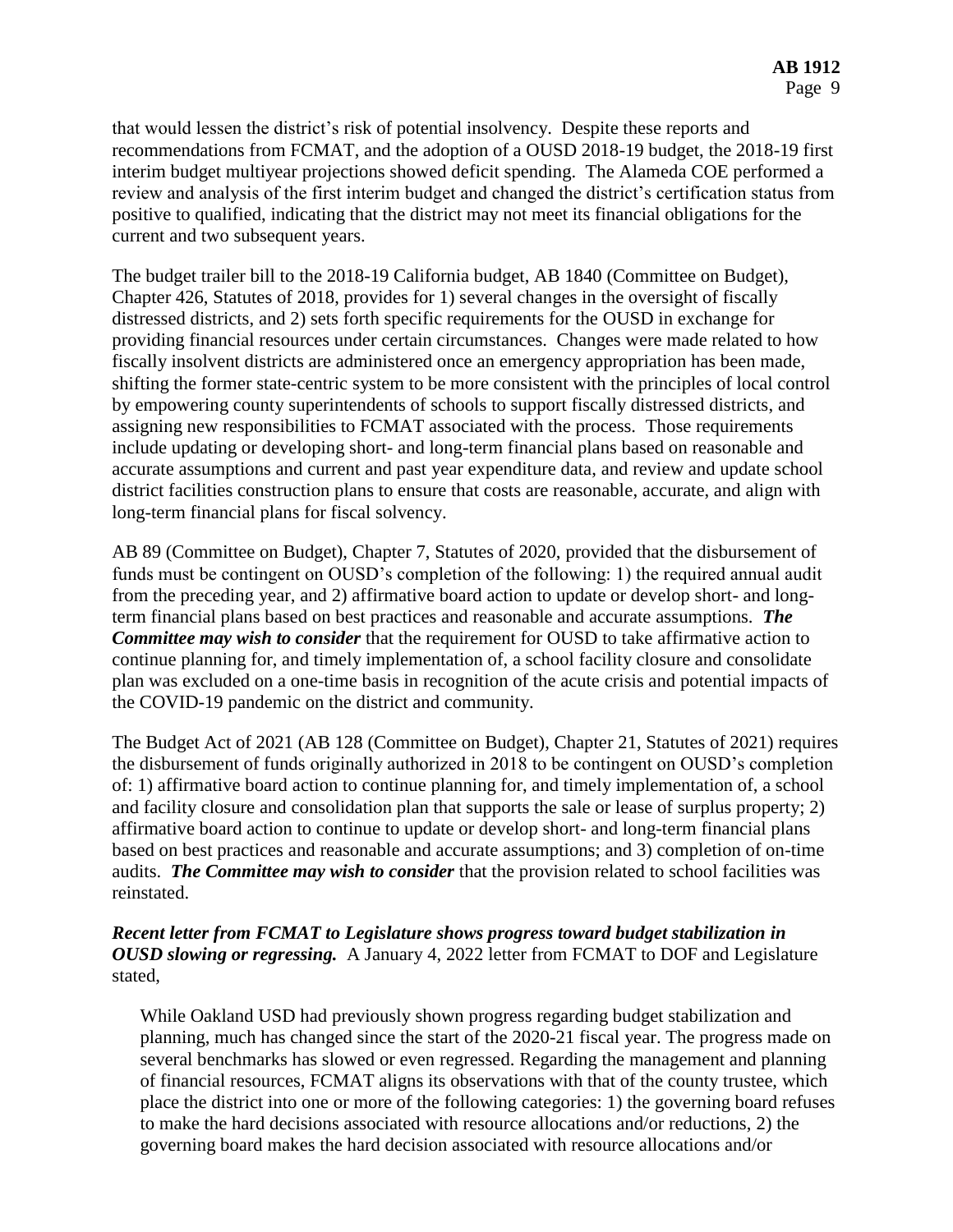reductions but staff does not implement the decision, or 3) staff does not provide the governing board with adequate information to make decisions. This is further complicated by the district's sudden refusal to provide Alameda COE – its oversight agency – with timely, accurate and complete financial and supporting data associated with budget projections and fiscal solvency. The district's reliance on the use of one-time funds as a bridge to stave off reductions, as opposed to increasing services around learning loss mitigation and socialemotional learning and supports for students is not only dangerous, but far from a best practice.

In the board documents reviewed, the district acknowledges that recent decisions will preclude its eligibility to receive the \$10 million AB 1840 apportionment in 2021-22. Ultimately, final analysis of the district's eligibility will be made closer to the end of the fiscal year (June 2022) based on the district's final decisions.

*Resolution No. 2122‐0030 of the Board of Education of the OUSD.* On February 9, 2022, the OUSD governing board adopted a resolution related to school consolidations for the 2022‐23, and 2023‐24, school years.

The Board approved the closure of the following schools for closures at the end of the 2021-22 year:

• Close Community Day School (CDS: 01612590106542)

Note: Under state law, the county office of education is required to provide instruction to the students previously served by the Community Day School.

• Close Parker (CDS: 01612596002091)

Note: pursuant to OUSD's board policies, requires all students currently enrolled in the nonterminal grades at these schools to be provided with Opportunity Ticket enrollment preference for enrollment in 2022-23. Requires, if a student does not submit an enrollment preference before the student enrollment lottery is conducted, that student's enrollment preferences to default to the associated Welcoming Schools (in order of proximity to the student's primary residence of record) and then to the closest grade‐appropriate schools (in order or proximity to the student's primary residence of record).

The Board approved the closure of the following schools for closure at the end of the 2022-23 year:

- Close Brookfield Elementary (CDS: 01612596001663)
- Close Carl B. Munck Elementary (CDS: 01612596001697)
- Close Grass Valley Elementary (CDS: 01612596001879)
- Close Fred T. Korematsu Discovery Academy Elementary (CDS: 01612590112813)
- Close Horace Mann Elementary (CDS: 01612596001929)

Note: pursuant to OUSD's board policies, requires all students enrolled in the non-terminal grades at these schools for 2022‐23 to be provided with Opportunity Ticket enrollment preference for enrollment in 2023‐24. Requires, if a student does not submit an enrollment preference, that student's enrollment preferences to default to the associated Welcoming Schools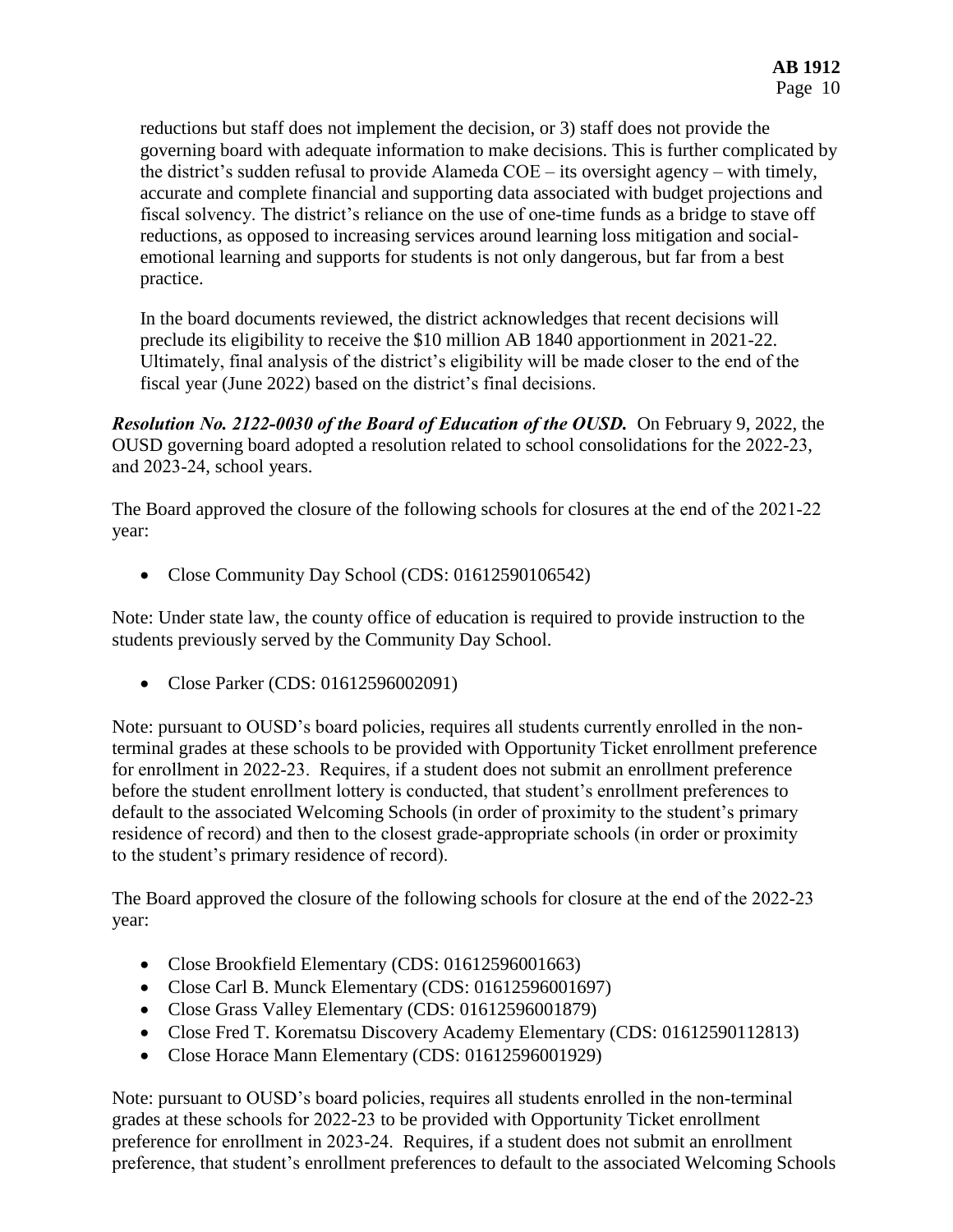(in order of proximity to the student's primary residence of record) and then to the closest grade‐ appropriate schools (in order or proximity to the student's primary residence of record);

The Board approved the full and complete merger of the following schools:

• Merge RISE Community Elementary (CDS: 01612590110262) into New Highland Academy Elementary (CDS: 01612596001903) for the start of the 2022‐23 year.

Note: pursuant to OUSD's board policies, no students will be provided with Opportunity Ticket enrollment preference given that no students are moving to a new location.

The Board approved the truncating the grade spans of the following schools:

• Reduce the grades offered at La Escuelita (CDS: 01612596096523) such that grades 6 through 8 will no longer be offered for the start of the 2022‐23 year.

Note: pursuant to OUSD's board policies, all students currently in grades 5, 6, and 7 will be provided with Opportunity Ticket enrollment preference for enrollment in 2022‐23.

• Reduce the grades offered at Hillcrest (CDS: 01612596001911) such that grades 6 through 8 will no longer be offered for the start of the 2023‐24 year.

Note: pursuant to OUSD's board policies, all students in grades 5, 6, and 7 during the 2022‐23 year will be provided with Opportunity Ticket enrollment preference for enrollment in 2023‐24. Requires, if a student does not submit an enrollment preference before the student enrollment lottery is conducted, that student's enrollment preferences to default to the associated Welcoming Schools (in order of proximity to the student's primary residence of record) and then to the closest grade‐appropriate schools (in order or proximity to the student's primary residence of record).

*OUSD progress toward budget stabilization now leading toward release of AB 1840 funding.*  A March 31, 2022, letter from L.K. Monroe, Alameda County Superintendent of Schools, describes continued caution regarding the districts' financial health and qualified budget certification, but also recognizes the governing board for the budget balancing solutions that have been recently identified and approved. The Alameda County Office of Education (ACOE) confirmed that the governing board and district have taken a number of steps to ensure the longterm financial solvency of the district, namely, the governing board adoption of Resolution No. 2122-0030 - School Consolidations for 2022-23 and 2023-24. At a special meeting of the governing board held on February 8, 2022, this Resolution was revisited and OUSD fiscal staff presented maximum potential savings ranging from \$4.1 million (Unrestricted General Fund) to \$14.7 million (Combined Unrestricted and Restricted General Fund) from proposed school closures, school mergers, and certificated staffing adjustments. These closures and consolidations would further entitle OUSD to an additional \$10 million in the final AB 1840 funds earmarked for OUSD. The ACOE will continue to require a number of conditions of the district over the next 12 months, with monitoring, to ensure continued progress towards financial solvency for OUSD.

*CDE's Closing a School Best Practices Guide.* The CDE maintains the *Closing a School Best Practices Guide* on its website as a guiding document for LEAs contemplating a school closure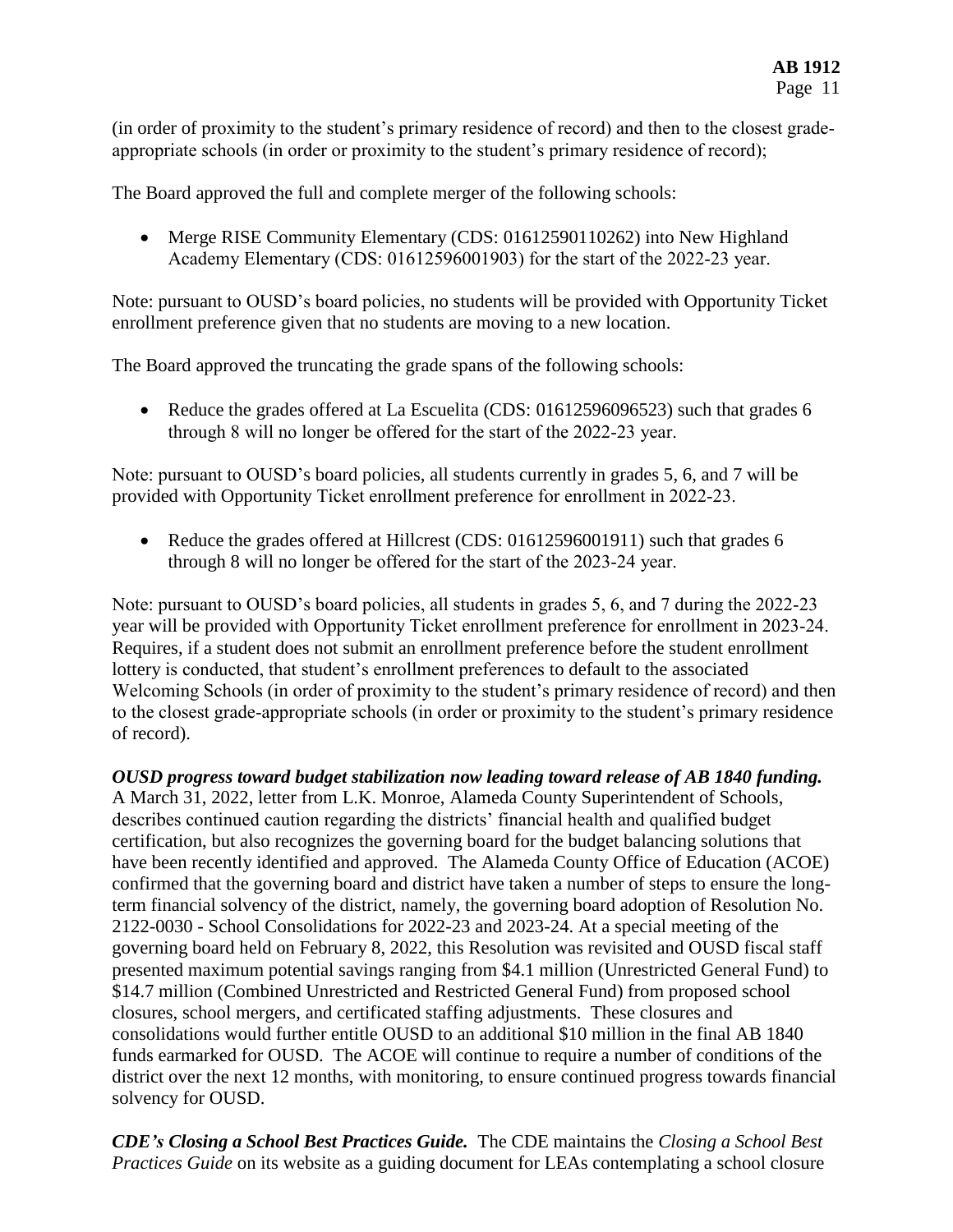or consolidation. The guide includes five chapters: gathering facts, deciding which school to close, making the decision, making the transition, and disposing of surplus property. The guide states, "The decision to close a school is anguishing. It profoundly affects parents, neighborhoods, communities, district personnel, and, of course, students. It affects relationships, routines, and cherished territorialities. In short, it alters not only district operations but also lives. A decision not to close a school, however, amidst circumstances of declining enrollment and economic necessity, can be imprudent. And while the immediate effects of closing a school may be painful, the long-term effects can be beneficial to everyone. Indeed, the process of closing a school is difficult, but if done correctly, it becomes less difficult." Many of the provisions of this bill were inspired by the CDE's guide.

*AB 1200.* AB 1200 was enacted in the 1991-92 Session to ensure that LEAs throughout California adequately prepared to meet their financial obligations. The concern arose following the bankruptcy of the Richmond School District and the fiscal collapse of a few other districts that were preparing to request an emergency loan from the state. AB 1200 improved fiscal procedures, standards, and accountability at the local level and expanded the role of COEs in monitoring school districts by mandating that COEs intervene under certain circumstances to ensure districts can meet their financial obligations.

AB 1200 appropriated funding for COEs to offset the cost of any new program or higher level of service required by the new district oversight provisions. These activities include conducting reviews, examinations, and audits of districts, and providing written notifications of the results, at least annually, on the fiscal solvency of the districts with disapproved budgets, qualified or negative certifications, or districts facing fiscal uncertainty. Funding for AB 1200 County Office of Education Fiscal Oversight was appropriated every year for distribution to COEs until 2013- 14 when funding for this program was subsumed in the LCFF.

AB 1200 also created the Fiscal Crisis and Management Assistance Team (FCMAT), in order to help LEAs meet and maintain their financial obligations. The role of FCMAT has been updated several times by the Legislature since 1991, including added responsibilities with regard to community colleges, and districts that have received emergency state appropriations.

*LEA budget reports and fiscal oversight.* LEAs are required to file two reports during a fiscal year (interim reports) on the status of the LEA's financial health. The first interim report is due December  $15<sup>th</sup>$  for the period ending October  $31<sup>st</sup>$ . The second interim report is due March  $17<sup>th</sup>$ for the period ending January  $31<sup>st</sup>$ . County superintendents are to report to the SPI and the State Controller the certification for all districts in their county within 75 days after the close of the reporting period.

The interim reports must include a certification of whether or not the LEA is able to meet its financial obligations. There are three types of certifications classifications:

- Positive certification: A positive certification is assigned when the district will meet its financial obligations for the current and two subsequent fiscal years;
- Qualified certification: A qualified certification is assigned when the district may not meet its financial obligations for the current or two subsequent fiscal years; and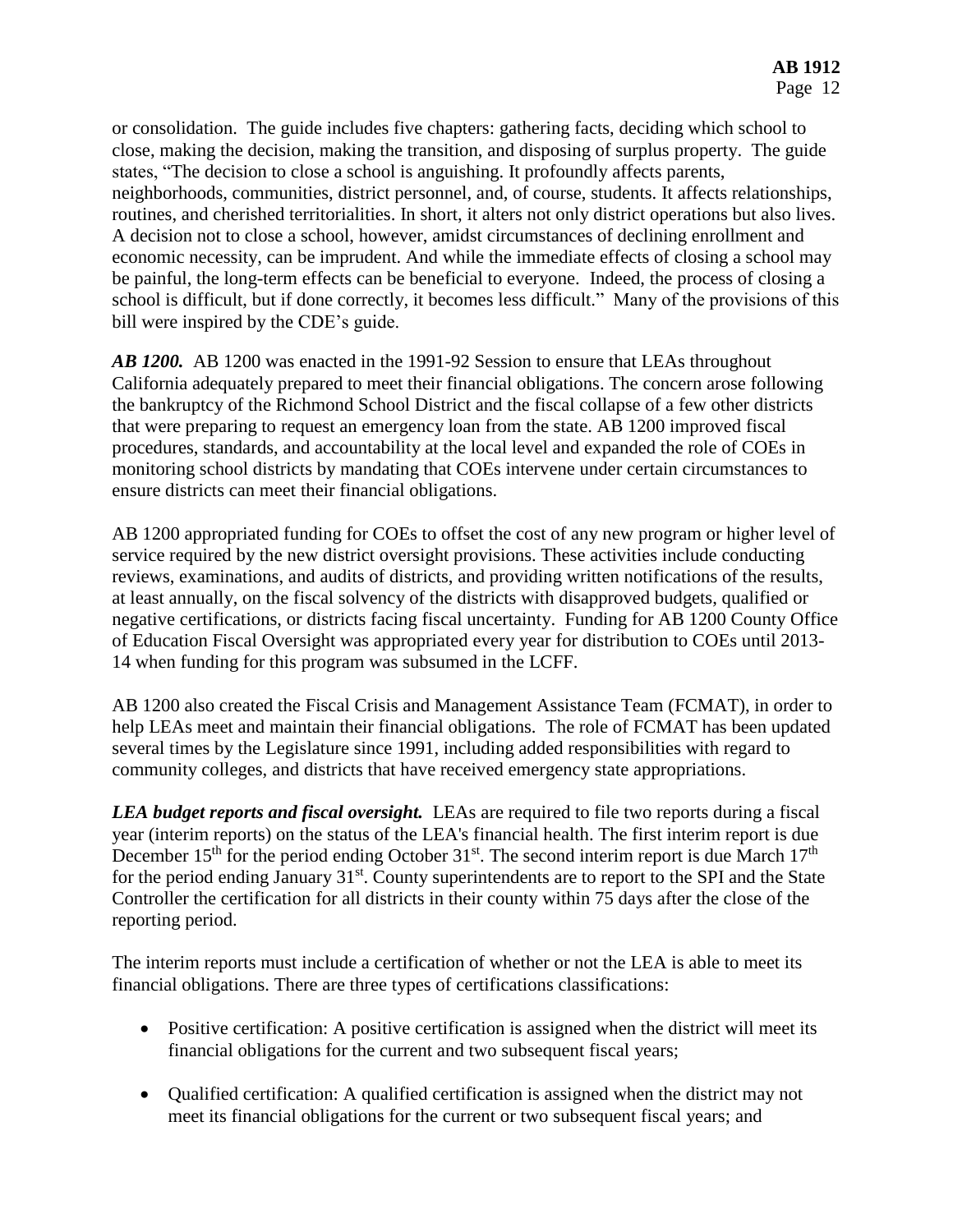• Negative certification: A negative certification is assigned when a district will be unable to meet its financial obligations for the remainder of the current year or for the subsequent fiscal year.

The SPI may reclassify the certification of any COE or reclassify a certification based on an appeal of a school district.

In accordance with AB 1200, the county superintendent of schools has fiscal oversight responsibility over school districts in the county and the SPI has fiscal oversight responsibility over COEs. The county superintendent has authority to disapprove a school district's budget, or authority to declare a school district in jeopardy of being unable to meet its financial obligations through a qualified or negative certification at interim financial reporting periods or at any time during the year. Such action results in various authorized forms of intervention on the part of the COE including assigning external consultants, requiring a district fiscal recovery plan, or even disallowing certain district expenditures. The SPI has similar authority to intervene in fiscal matters of the COE.

*California state emergency loan recipients.* The following table includes school districts with active state emergency loans.

| <b>District</b>                                                                                                  | <b>Tenure of</b><br><b>Administrators</b><br>and Trustees                      | Date of<br><b>Issue</b>          | <b>Amount of</b><br><b>State Loan</b>                                                           | Outstanding<br><b>Balance of I-</b><br><b>Bank</b> and<br><b>General Fund</b><br>(GF) Loans | <b>Payoff</b><br>date                              |
|------------------------------------------------------------------------------------------------------------------|--------------------------------------------------------------------------------|----------------------------------|-------------------------------------------------------------------------------------------------|---------------------------------------------------------------------------------------------|----------------------------------------------------|
| Inglewood USD                                                                                                    | Administrator<br>10/03/12-Present                                              | 11/15/12<br>11/30/12<br>02/13/13 | \$7,000,000<br>\$12,000,000<br>\$10,000,000<br>$=$ \$29,000,000<br>(\$55 million<br>authorized) | \$22,292,959 as<br>of 07/01/21                                                              | 11/01/34<br><b>GF</b>                              |
| South Monterey<br><b>County Joint</b><br><b>Union High</b><br>(formerly King<br><b>City Joint</b><br>Union High) | Administrator<br>$07/23/09-$<br>06/30/16<br>Trustee<br>$07/01/16$ -Present     | 07/22/09<br>03/11/10<br>04/14/10 | \$2,000,000<br>\$3,000,000<br>\$8,000,000<br>$= $13,000,000$                                    | $$7,129,550$ as of<br>07/01/21                                                              | October<br>2028<br>I-bank                          |
| Vallejo City<br>Unified                                                                                          | Administrator<br>$06/22/04-$<br>$03/31/13$ ;<br>Trustee<br>$07/13/07$ -Present | 06/23/04<br>08/13/07             | \$50,000,000<br>\$10,000,000<br>$= $60,000,000$                                                 | \$10,840,837 as<br>of 07/01/21                                                              | January<br>2024<br>I-bank<br>08/13/24<br><b>GF</b> |
| Oakland<br>Unified                                                                                               | Administrator<br>$06/16/03-$<br>06/28/09;                                      | 06/04/03<br>06/28/06             | \$65,000,000<br>\$35,000,000<br>$=$                                                             | \$17,516,540 as<br>of 07/01/21                                                              | January<br>2023                                    |